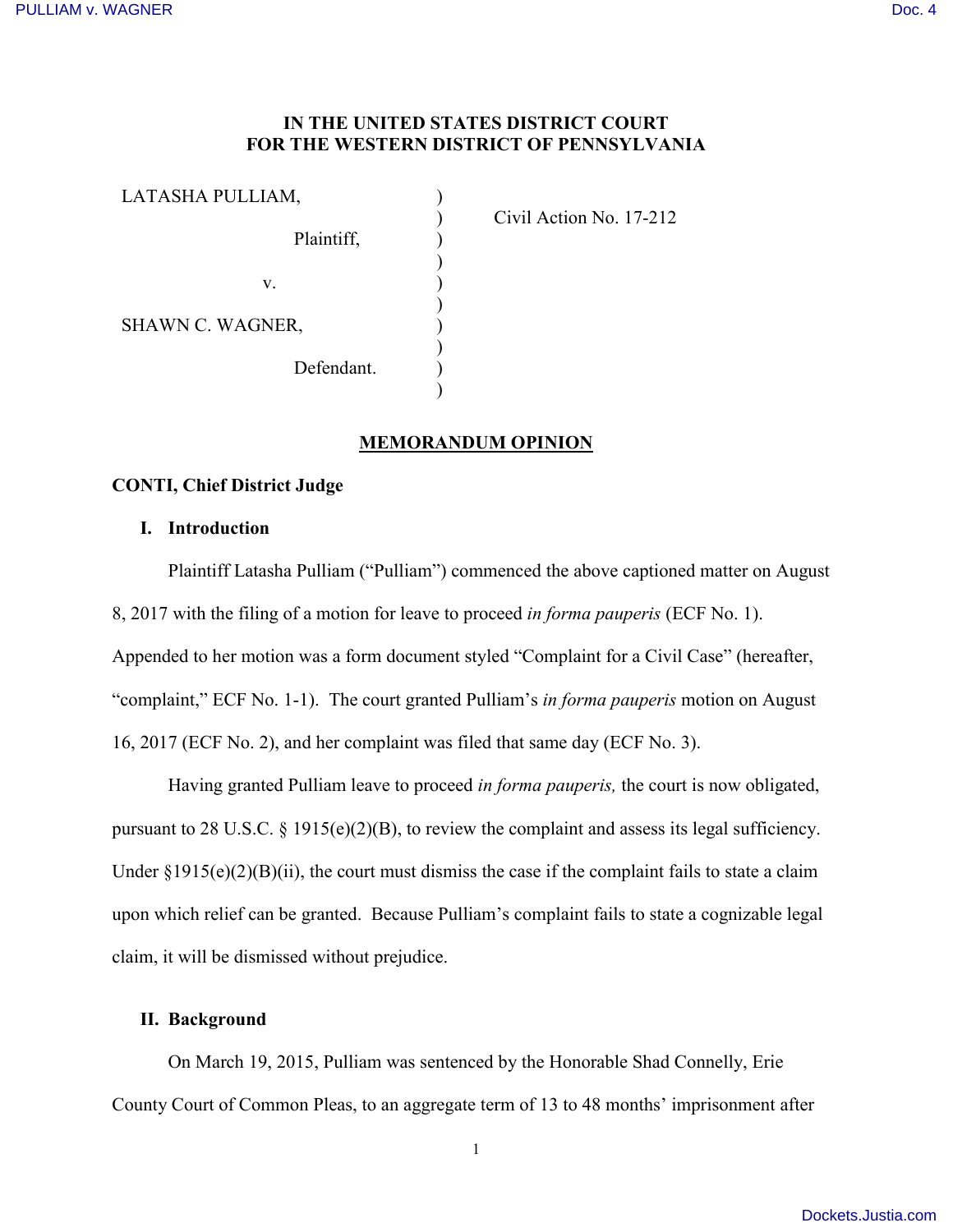pleading guilty to charges of simple assault, resisting arrest, and disorderly conduct. (ECF No. 3-1 at 12.) In her *pro se* complaint, Pulliam states that she is seeking damages for unspecified civil rights violations that occurred in connection with her criminal proceedings. (ECF No. 3 at 5-6.) The gravamen of her complaint is that her court-appointed attorney has been inattentive and wrongfully persuaded her to plead guilty by making inaccurate promises about the sentence she would receive. (*Id*. at 1, 10.) Pulliam also asserts that her "court hearing" was "unfair" because she never received an opportunity to cross-examine the arresting officer. (*Id.* at 10.) Elsewhere in her pleading, she opines that there are "very strong reasons that this matter can be over turned [sic]." (*Id.* at 1.) At this juncture, Pulliam is no longer incarcerated, and it is uncertain whether she remains under any form of court supervision.

### **III.Standard of Review**

 $\overline{a}$ 

Pursuant to 28 U.S.C. § 1915(e)(2)(B), district courts are statutorily required to review the complaint of a plaintiff proceeding *in forma pauperis*<sup>1</sup> and evaluate whether the complaint is (i) frivolous or malicious, (ii) fails to state a claim upon which relief may be granted, or (iii) seeks monetary relief from a defendant immune from such relief. 28 U.S.C.  $\S$  1915(e)(2)(B). If "at any time" the court determines that the action meets one or more of those criteria, the court "shall dismiss the case . . . ." *Id*.  $\S 1915(e)(2)$ .

The legal standard for dismissing a complaint for failure to state a claim pursuant to  $\S1915(e)(2)(B)(ii)$  is identical to the legal standard used when ruling on Rule 12(b)(6) motions. *Small v. Herrera*, 52 F. Supp. 3d 684, 686 (D. Del. 2014) (citing *Tourscher v. McCullough*, 184

<sup>&</sup>lt;sup>1</sup> The screening provisions of 28 U.S.C. § 1915(e)(2)(B) apply to both prisoner and non-prisoner plaintiffs who proceed in forma pauperis. *See Atamian v. Burns*, 236 F. App'x 753, 755 (3d Cir. May 24, 2007) ("[T]he provisions of § 1915(e) apply to all *in forma pauperis* complaints, not simply those filed by prisoners.");*Grayson v. Mayview State Hosp*., 293 F.3d 103, 114 n. 19 (3d Cir. 2002)(concluding that non-prisoner indigent plaintiffs are "clearly within the scope of § 1915(e)(2)"); *see also Plonka v. Borough of Susquehanna*, No. 3:17-CV-00262, 2017 WL 1250792, at  $*2$  (M.D. Pa. Apr. 5, 2017) (applying § 1915(e)(2)(B) screening provisions to non-prisoner's complaint); *Cohen v. Moore*, No. CV 16-661, 2016 WL 7474815, at \*1 (W.D. Pa. Dec. 29, 2016) (same).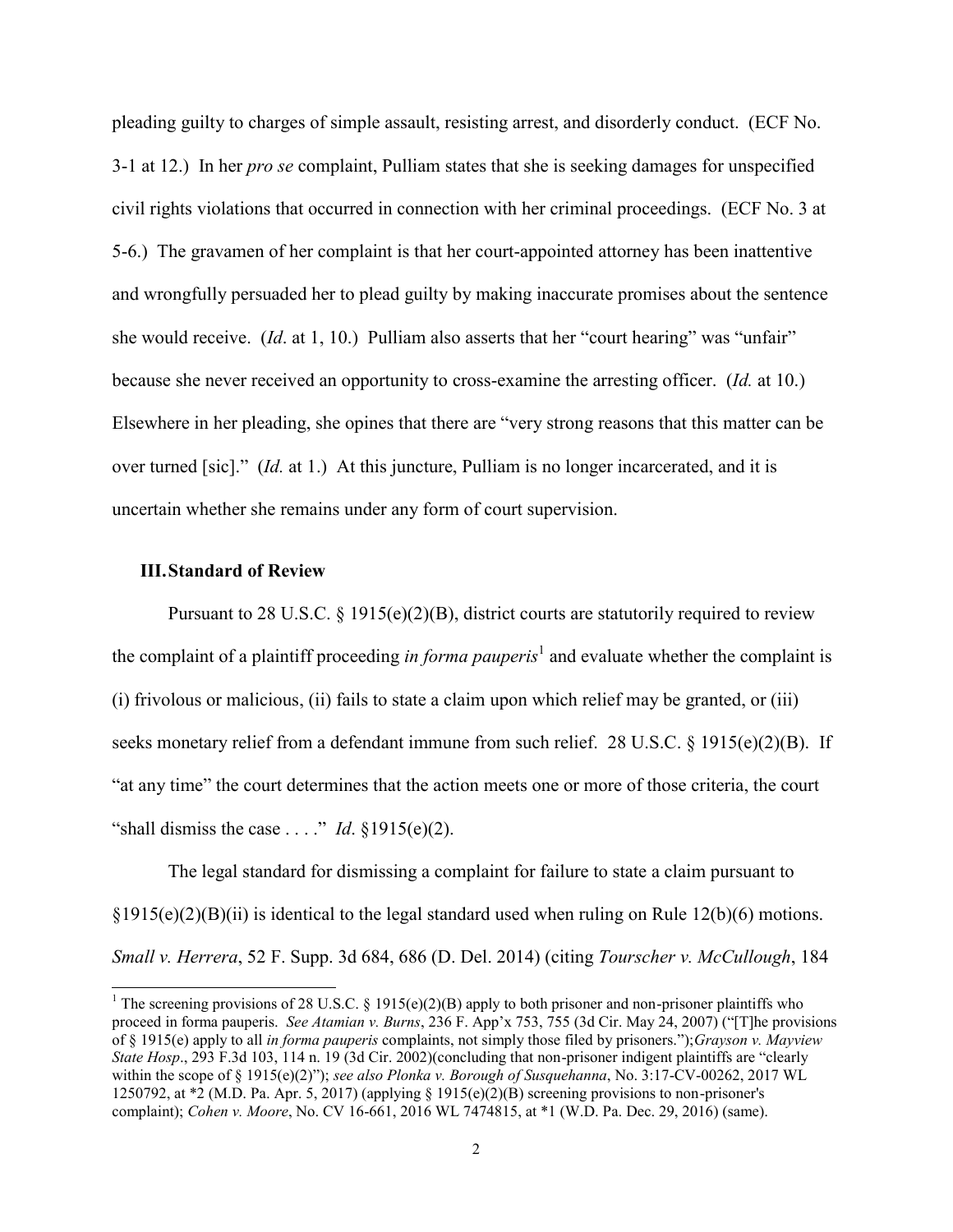F.3d 236, 240 (3d Cir. 1999)). A motion to dismiss filed pursuant to Federal Rule of Civil Procedure 12(b)(6) tests the legal sufficiency of the complaint. *Kost v. Kozakiewicz*, 1 F.3d 176, 183 (3d Cir. 1993). In deciding a motion to dismiss, the court accepts as true all well-pled factual allegations in the complaint and views them in a light most favorable to the plaintiff. *U.S. Express Lines Ltd. v. Higgins*, 281 F.3d 383, 388 (3d Cir. 2002). While a complaint does not need detailed factual allegations to survive a Rule 12(b)(6) motion to dismiss, a complaint must provide more than labels and conclusions. *Bell Atlantic Corp. v. Twombly*, 550 U.S. 544, 555 (2007). "[A] formulaic recitation of the elements of a cause of action will not do[.]" *Id.* "Factual allegations must be enough to raise a right to relief above the speculative level," *id.* (citation omitted), and "to state a claim to relief that is plausible on its face." *Id*. at 570. "A claim has facial plausibility when the plaintiff pleads factual content that allows the court to draw the reasonable inference that the defendant is liable for the misconduct alleged." *Ashcroft v. Iqbal*, 556 U.S. 662, 678 (2009) (citing *Twombly*, 550 U.S. at 556).

In this case, plaintiff is proceeding without the benefit of legal counsel. *Pro se* plaintiffs are held to a less stringent standard than individuals who are represented by counsel. *Fed. Express Corp. v. Holowecki*, 552 U.S. 389, 402 (2008) ("Even in the formal litigation context, *pro se* litigants are held to a lesser pleading standard than other parties.")(citation omitted). Nevertheless, for Rule 12(b)(6) purposes, "a *pro se* complaint must still 'contain sufficient factual matter, accepted as true, to state a claim to relief that is plausible on its face.'" *Salley v. Sec'y Pa. Dep't of Corr*., 565 F. App'x 77, 81 (3d Cir. 2014) (quoting *Iqbal*, 556 U.S. at 678) (additional quotation marks and citation omitted); *see Thakar v. Tan*, 372 F. App'x 325, 328 (3d Cir. 2010) ("[A] litigant is not absolved from complying with *Twombly* and the federal pleading requirements merely because s/he proceeds pro se.").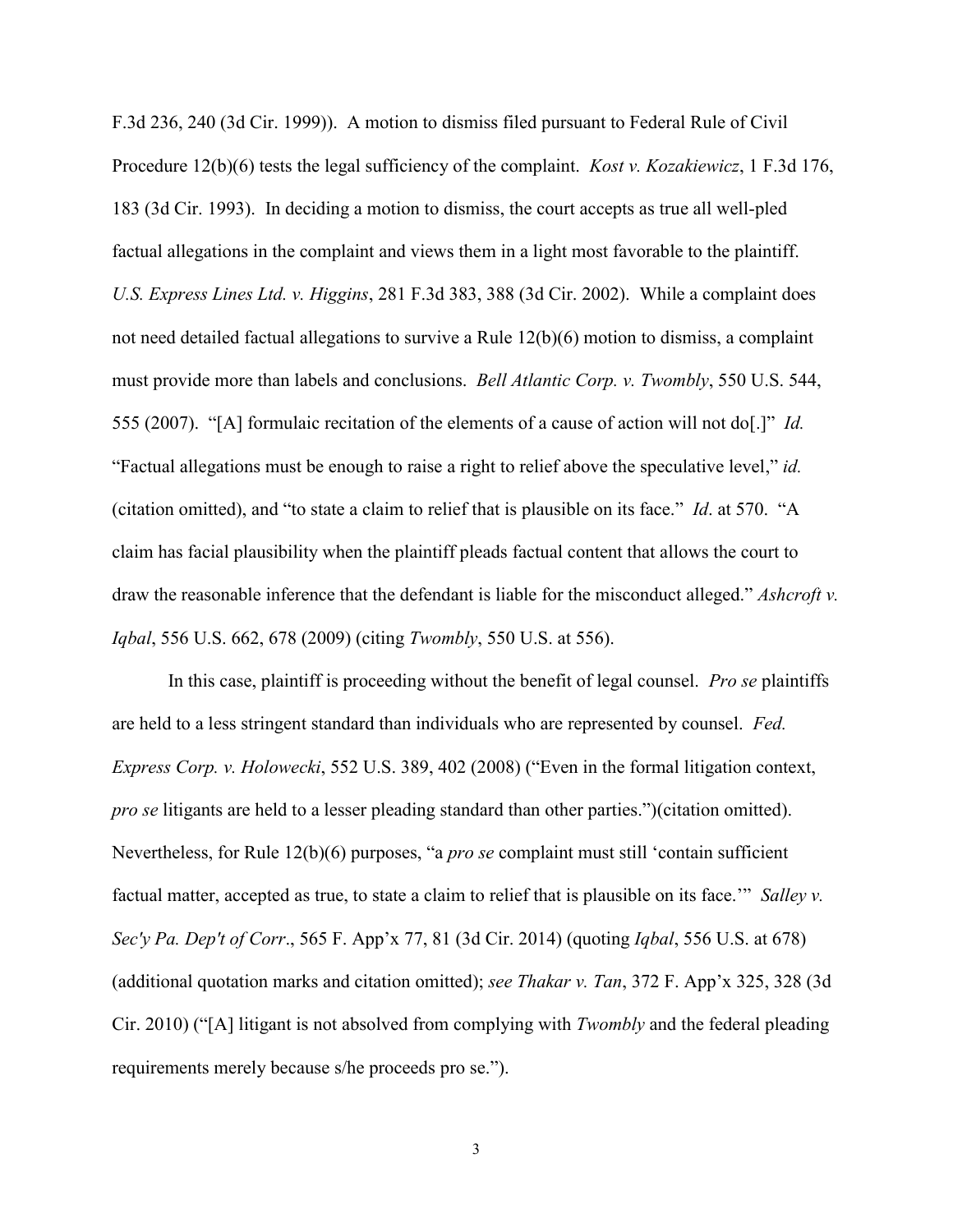### **IV. Analysis**

At the outset, the court notes an important distinction between federal habeas corpus proceedings that are commenced under 28 U.S.C. § 2254 and civil rights actions that proceed under 42 U.S.C. §1983. The purpose of a petition for a writ of habeas corpus is to allow persons in custody to challenge either the fact or duration of their confinement. *See Preiser v. Rodriguez*, 411 U.S. 475, 484 (1973); *Leamer v. Fauver*, 288 F.3d 532, 540 (3d Cir. 2002). In order to invoke habeas corpus review under § 2254, the petitioner must be "in custody," and the petition must challenge the legality of that custody on the ground that it is in violation of the Constitution or laws or treaties of the United States. 28 U.S.C. §2254(a); *see Maleng v. Cook*, 490 U.S. 488, 490 (1989); *Keitel v. Mazurkiewicz*, 729 F.3d 278, 280 (3d Cir. 2013). The "custody requirement" is determined at the time the petitioner has filed his or her habeas petition. *See Maleng*, 490 U.S. at 490-91; *Gov't of Virgin Islands v. Vanterpool*, 767 F.3d 157, 163 (3d Cir. 2014)(citing *Maleng,* 490 U.S. at 490-91).

By contrast, a § 1983 lawsuit provides a private right of redress for individuals who have been deprived of their federal rights by a person acting under color of state law. *See* 42 U.S.C. §1983; *Memphis Cmty. Sch. Dist. v. Stachura,* 477 U.S. 299, 305-06 (1986). In a § 1983 action, the plaintiff may recover compensatory and punitive damages against an individual defendant. *See Memphis Cmty. Sch. Dist. v. Stachura,* 477 U.S. 299, 306-08 (1986) (discussing the availability of compensatory damages in a §1983 action); *Keenan v. City of Phila.,* 983 F.2d 459, 469-70 (3d Cir. 1992) (discussing the availability of punitive damages in a §1983 case).

Importantly, a §1983 action is not cognizable if "a judgment in favor of the plaintiff would necessarily imply the invalidity of his conviction or sentence." *Heck v. Humphrey,* 512 U.S. 477, 487 (1994). "[I]f it would, the complaint must be dismissed unless the plaintiff can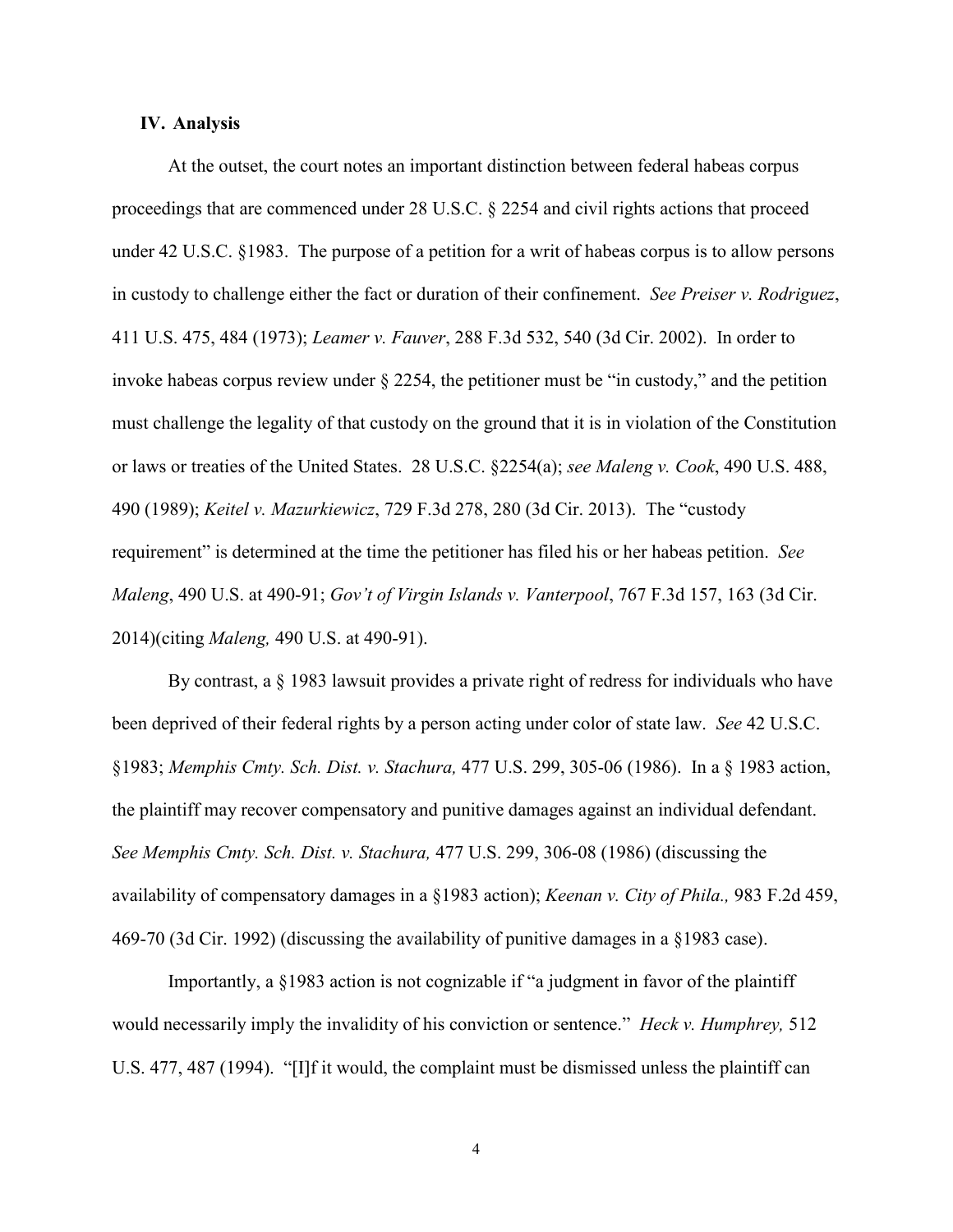demonstrate that the conviction or sentence has already been invalidated." *Id.* This bar applies even to §1983 plaintiffs who are no longer in custody and are therefore ineligible to obtain federal habeas corpus relief. *See Deemer v. Beard,* 557 F. App'x 162, 167 (3d Cir. 2014) ("*Gilles* [*v. Davis*, 427 F.3d 197 (3d Cir. 2005)] and *Williams* [*v. Consovoy*, 453 F.3d 173 (3d Cir. 2006)] dictate that, under *Heck*, any claimant, even if the door to federal habeas is shut and regardless of the reason why, must establish favorable termination of his underlying criminal proceeding before he can challenge his conviction or sentence in a § 1983 action.").

Because Pulliam filed a "Complaint for a Civil Case" seeking monetary damages for an alleged violation of her civil rights, it appears she is attempting to prosecute a §1983 action. As noted, however, Pulliam disputes the legality of her guilty plea and sentence, and a judgment in her favor would therefore necessarily imply that her conviction and sentence are invalid. Under the rule established in *Heck*, Pulliam's complaint fails to state a cognizable basis for relief and must be dismissed. *See Gilles,* 427 F.3d at 209 n.8 (3d Cir. 2005) (stating that the *Heck* analysis applies to guilty pleas); *Ianuale v. Keyport Twp.,* Civ. Action No. 15-8256, 2016 WL 5955527, at 8 n.12 (D.N.J. Oct. 13, 2016) (stating that *Heck* barred plaintiffs from challenging the validity of their allegedly "coerced" guilty pleas in the context of a §1983 action for alleged false arrest and false imprisonment) (citing authority).

Even if this fatal flaw did not bar Pulliam's §1983 claims, her complaint would be defective for another reason: namely, it fails to state any plausible basis for relief against the only named defendant in this case, Shawn C. Wagner ("Wagner"). From context, it appears that Wagner is the police officer who arrested Pulliam; however, the only allegation concerning Wagner is Pulliam's averment that she never had the opportunity to cross-examine him about the circumstances of her arrest because she was persuaded by her attorney to plead guilty to the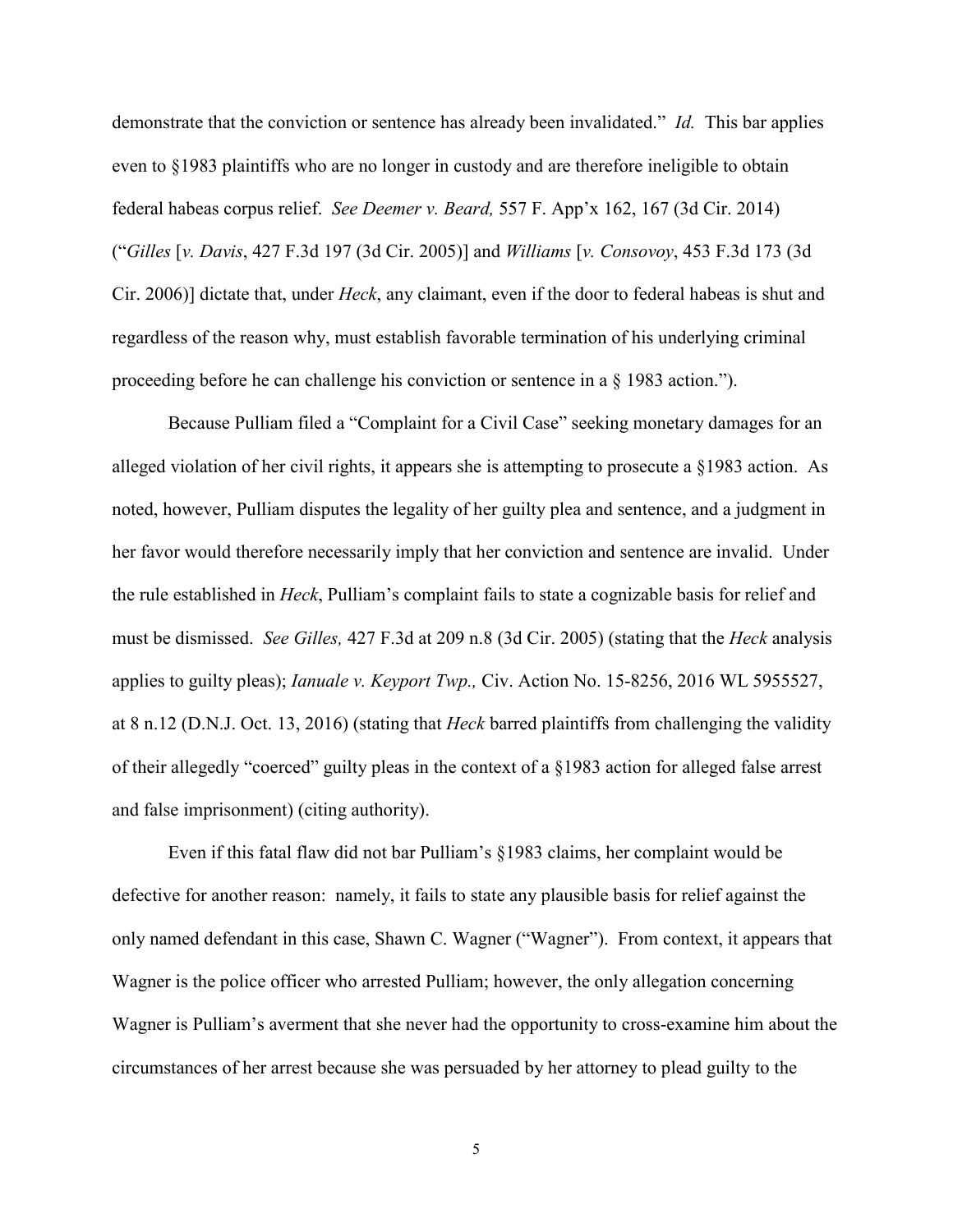charges of simple assault, resisting arrest, and disorderly conduct. Absent from the complaint is any factual content to suggest that Wagner personally violated Pulliam's constitutional rights in the course of effectuating her arrest or filing criminal charges. *See Valdez v. Danberg,* 576 F. App'x 97, 100 (3d Cir. 2014) ("It is well-established that an individual government defendant in an action under §1983 must have had some personal involvement in the alleged wrongdoing to be held liable.") (citing *Evancho v. Fisher*, 423 F.3d 347, 353 (3d Cir. 2005)). Thus, as pled, the complaint fails to state a viable §1983 claim against Wagner.

To the extent Pulliam seeks to have her previous convictions or sentence overturned by a federal district court, she must pursue habeas corpus relief under 28 U.S.C. §2254. *See Wilkinson v. Dotson*, 544 U.S. 74, 78 (2005) (a prisoner in state custody cannot use a §1983 action to challenge the fact or duration of his confinement and must instead raise such challenges through a federal habeas corpus petition or appropriate state relief.). Whether Pulliam can successfully do so is unclear because, among other things, this court cannot presently determine whether she remains "in custody" for purposes of §2254. Notably, an individual need not be incarcerated to be considered "in custody" for purposes of federal habeas corpus relief; for instance, an individual who is on parole is considered to be "in custody" because of the significant restrictions imposed on that individual's freedom. *See McDonald v. State of New Jersey Attorney Gen.,* Civ. No. 16-2246, 2016 WL 6208259, at \*2 (D.N.J. Oct. 24, 2016) (citing *Kumarasamy v. Attorney General of United States*, 453 F.3d 169, 172 (3d Cir. 2006)). Thus, to the extent Pulliam presently remains on parole, she may be eligible to pursue federal habeas relief. Alternatively, she may be able to successfully challenge her conviction or sentence under Pennsylvania's Post Conviction Relief Act, 42 Pa. Cons. Stat. Ann. §§9541-9546. Clearly, however, she cannot pursue such relief through a §1983 lawsuit.